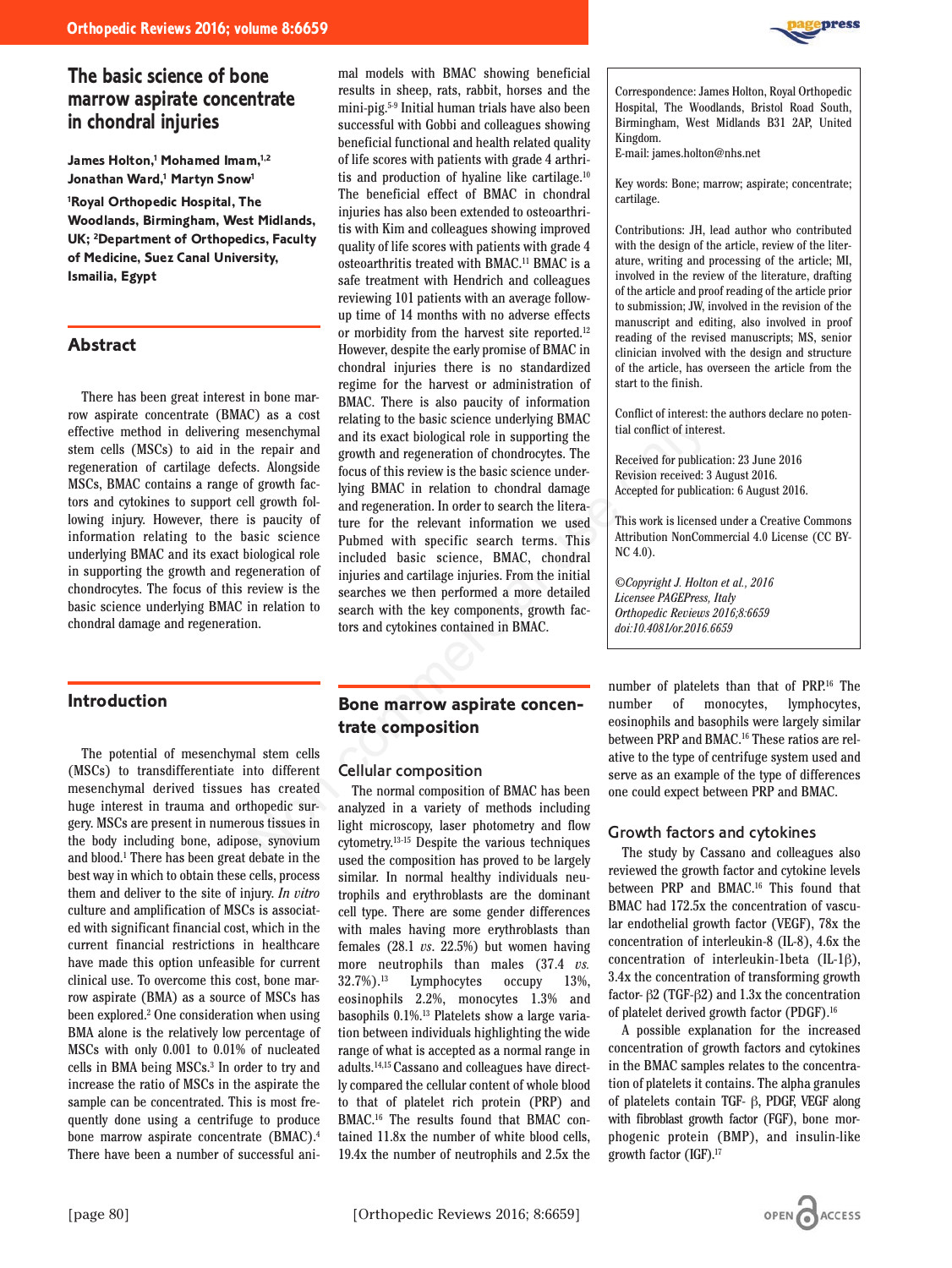

## **Influence of growth factors and cytokines in bone marrow aspirate concentrate to chondrocyte repair and regeneration**

### Interleukin-1

Interleukin-1 (IL-1) is subdivided into IL-1 and IL1-β. <sup>18</sup> The IL-1 has more an of intracellular effect whereas it is IL1-β that modulates the immune response and downstream effects via stimulation of matrix metalloproteinases.19 IL1-β is produced by local monocytes and macrophages involved in the inflammatory response and is known to contribute to inflammation in human joints and can degrade cartilage via its metalloproteinase action.19 The effect of this is blocked by the interleukin antagonist IL-1 receptor antagonist (IL-1RA).19 Abramson and colleagues has shown the beneficial effects of blocking the actions of IL-1β in patients with rheumatoid arthritis with prevention of bone and cartilage loss, highlighting the catabolic role of this cytokine to chondrocytes.20 Pelletier *et al.* has also shown a similar effect with using gene therapy in an experimental model of osteoarthritis using dogs.21

It has been reported that there is a relative imbalance of the IL-1β:IL-1RA ratio with a deficiency of IL-1RA in osteoarthritis allowing IL-1β leading to cartilage degradation.<sup>22</sup> Cassano and colleagues has demonstrated an increase in the IL-1β but also IL-1RA in BMAC, therefore neutralizing the effect of the raised IL-1β. 16

#### Interleukin- 8

IL-8 is a powerful cytokine for neutrophil

chemotaxis and activation as part of the inflammatory response.16,23 Lotz and colleagues has demonstrated that IL-1β and TNF can stimulate IL-8 release from chondrocytes.23 Chauffer and colleagues has shown that mechanical stress can also increase IL-8 from chondrocytes.<sup>24</sup> Thus damaged cartilage, which is under increased mechanical stress, would release more IL-8 attracting neutrophils to the affected area. IL-8 has also reported to promote homing of bone marrow derived cells to the site of injury, including MSCs.25 Hou and colleagues has shown that IL-8 enhances the angiogenic potential of mesenchymal cells via increasing VEGF production.25 This would appear a clear benefit in promoting angiogenesis and tissue healing especially in full thickness chondral defects.

#### Vascular endothelial growth factor

Mature articular cartilage is an avascular structure, which receives its nutrition via diffusion from the synovial fluid.26 Its unique structure and function is attributable to the dense packing of collagen fibers and mature chondrocytes and lack of blood vessels.26 Mature articular cartilage contains inhibitors to angiogenesis including Troponin I and Chondromodulin-1 in the avascular layers of the cartilage but are absent in the supporting subchondral bone and spongiosa allowing VEGF to promote a vascular supply. $27-29$ Therefore this is clearly important in full thickness chondral defects where the subchondral bone can release growth factors and cytokines to support cartilage repair. Maes and colleagues has clearly shown the importance of VEGF for epiphyseal blood supply and cartilage development using mice as an animal model.30 VEGF deficient mice eagues has shown<br>
Mature articular cartilage is an avascular repair including<br>
the actions of L.<br>
structure, which receives its nutrition via diffu-<br>
I and type and DM<br>
loss, highlighting<br>
and function is attributable to t

 *Review Address Contract Contract Contract Contract Contract Contract Contract Contract Contract Contract Contract Contract Contract Contract Contract Contract Contract Contract Contract Contract Contract Contract Contra* 

showed altered growth plates, ossification centers and joint dysplasia.30 Oxygen tension is a key factor that is triggering VEGF production via the stimulation of hypoxic inducible factor-1 (HIF-1). Lund-Olesen has shown that after a traumatic effusion there is a reduction in the oxygen tension leading to HIF-1 and VEGF production.<sup>31</sup> Clearly this situation would match a chondral injury pattern with an associated effusion or hemarthrosis and therefore increased VEGF production. Alongside oxygen tension other factors have been shown to stimulate VEGF production including IL-1 via the Mitogen Activated Protein Kinase signaling pathway as demonstrated by Murata and colleagues.29 Thus, highlighting the complex interplay between the cytokine cascades.

#### Transforming growth factor β

TGF superfamily include a number of important growth factors for cartilage regeneration and repair including TGF-β1, TGF-β2, TGF-β3 and BMP-2 and BMP-7.32 The TGF ligands bind type 1 and type 2 TGF-β receptors, which are serine/threonine kinases.<sup>33</sup> The type 2 TGF-β receptor phosphorylates the type 1 receptor. There are two distinct pathways relating to the TGF or BMP ligands.34 The TGF ligands lead to phosphorylation of the mothers against decapentaplegic homolog-2 (SMAD-2) and SMAD-3. The BMP ligands use SMAD-1, SMAD-5 and SMAD-8.34 The end result of these pathways is the proliferation and differentiation of chondrocytes.35

Much of the research studying the role of these growth factors has been done in animal models. The study by Cassano and colleagues highlighted the raised TGF-β2 in BMAC. Wang and colleagues has shown bone marrow derived MSCs transfected with TGF-β2 show increased

|  |  |  | Table 1. Summary of the growth factors and cytokines in bone marrow aspirate concentrate. |
|--|--|--|-------------------------------------------------------------------------------------------|
|  |  |  |                                                                                           |

| <b>Growth factor/cytokine Principle action</b> |                                                                                                                              | <b>Signaling pathway</b>                     | <b>Reference</b>   |
|------------------------------------------------|------------------------------------------------------------------------------------------------------------------------------|----------------------------------------------|--------------------|
| TGF $\beta$ 1, TGF $\beta$ 2, TGF $\beta$ 3    | Chondrocyte Proliferation + differentiation                                                                                  | SMAD-2 and SMAD-3                            | 33,65              |
| $BMP-2$                                        | Chondrocyte proliferation, matrix synthesis<br>and hypertrophy                                                               | SMAD-1, SMAD-5, SMAD-8, TAK-1                | 65                 |
| BMP-7                                          | Increase ECM production                                                                                                      |                                              |                    |
| $IL-1/IL-1\beta$                               | Inflammatory response-cell migration/<br>recruitment to site of injury                                                       | Mitogen activated kinases (JNK, P38, ERK1/2) | 66                 |
| $IL-8$                                         | Inflammatory response; MSC homing<br>to site of injury; Increased VEGF production;<br>chondrocyte hypertrophy                | Mitogen activated kinase; P38                | 16,25,67           |
| VEGF                                           | Promotes angiogenesis to sub-chondral<br>bone and supports cartilage growth                                                  | HIF-1, Runx2                                 | 29,30,68           |
| <b>PDGF</b>                                    | Wound healing, collagen synthesis, angiogenesis,<br>suppression of IL-1 $\beta$ , enhanced BMP signaling                     | ERK 1/2, down-regulation of NF-kB signaling  | 49,51,52,69        |
| $IGF-1$                                        | Increased synthetic and metabolic activity-increased<br>collagen and proteoglycan synthesis,<br>chondrogenic differentiation | PI-3K, ERK 1/2                               | 55, 56, 65, 70, 71 |
| $FGF-2$                                        | Chondrogenic differentiation, MSC homing                                                                                     | <b>ERK 1/2, STAT1/P21</b>                    | $61 - 63$          |
| <b>FGF-18</b>                                  | Chondrogenic differentiation, enhanced BMP signaling                                                                         |                                              | 58-60,72           |

JNK, C-Jun N-terminal kinase; ERK, extracellular signal-related kinases; TAK-1, TGF-β activating kinase 1 (TAK-1); STAT1- signal transducer and activator of transcription-1. PI-3K, phosphoinositide 3-Kinase; Runx2, Runt-domain transcription factor family-2; HIF-1, hypoxia inducible factor-1; NK-kB, nuclear factor kappa beta.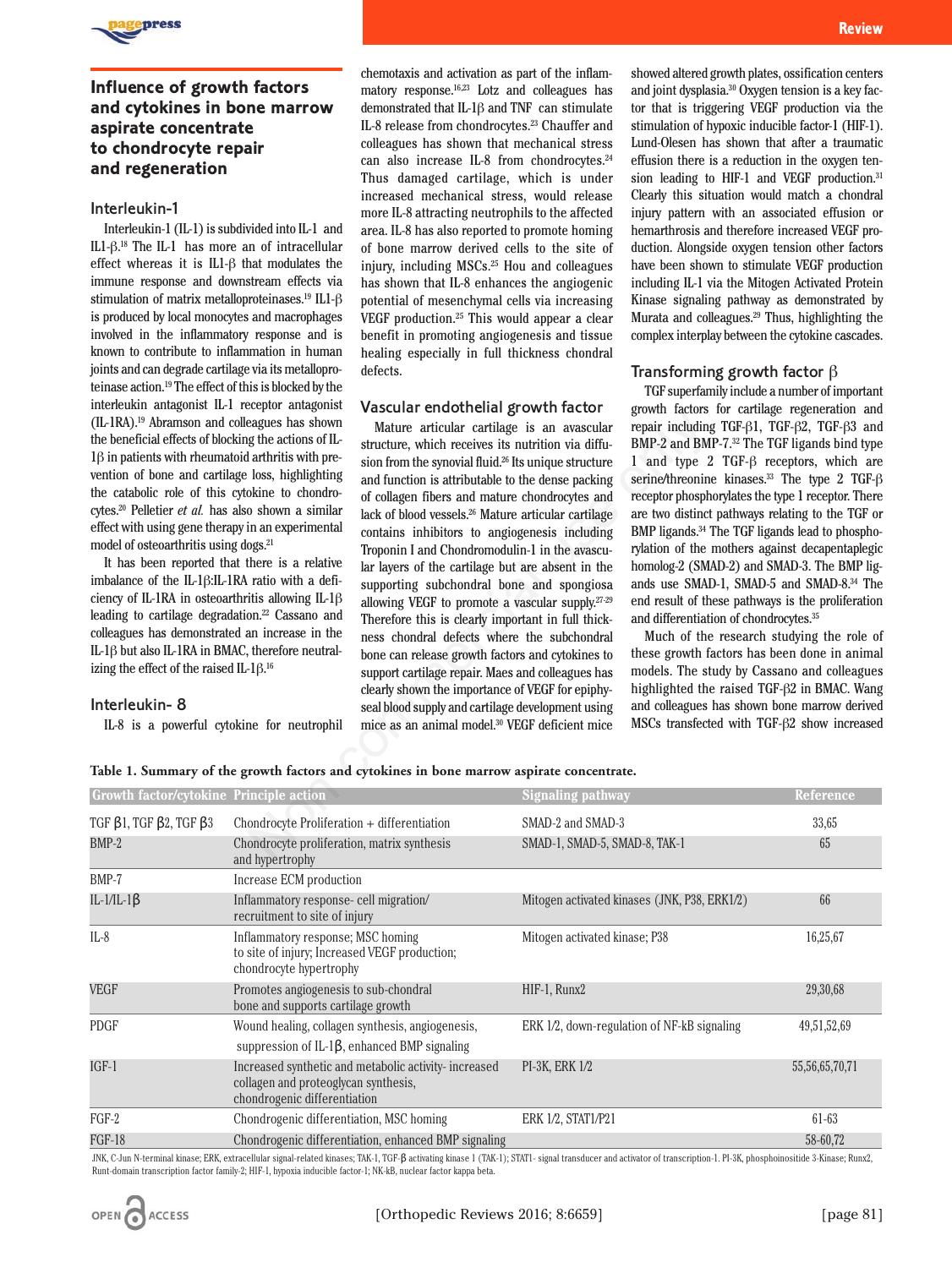



BMP as a component of platelet alpha granules is present in BMAC. BMP-2 has a synergistic effect to TGF-β in that it is able to induce chondrogenic differentiation of MSCs *in vitro*. <sup>45</sup> Schmitt and colleagues concluded that BMP-2 initiates chondrogenic lineage development of adult human MSCs.46 Cultured MSCs with BMP-2 increased type II collagen and ECM production.46 BMP-7 has been hailed as the *gold standard* growth factor in cartilage repair by Fortier and colleagues in part to its unique function in that the response of BMP-7 is not affected by age or damage to cartilage. $32$ Although with normal ageing BMP-7 is reduced.47 Jung and colleagues used local BMP-7 release from a biological scaffold to repair osteochondral defects in a rabbit model.48 At 12 weeks post implantation the grafts were well integrated with new cartilage formation.48

#### Platelet derived growth factor

PDGF has an established role in wound healing but also functions to promote collagen synthesis and contributes angiogenesis in subchondral injuries.<sup>49</sup> Animal models have shown that PDGF has an active role in chick limb bud development and also has been found to induce chondrocyte proliferation in new born rats.50 Although PDGF has a minor role in cartilage repair it does have a synergistic action with suppression of IL-1β cartilage degradation.<sup>51</sup> This synergism is also shown with PDGF promoting osteogenic differentiation by activating BMP related SMAD 1/5/8 signaling.52

#### **Insulin-like growth factor-1**

IGF-1 is present in BMAC as it is found in the alpha granules of platelets.17 Fortier and colleagues reviewed the effect of using *ex-vivo* expanded chondrocytes supplemented with IGF-1 on a fibrin scaffold in horses with full thickness cartilage defects.53 At 8 months post surgery the animals were slaughtered and found enhanced cartilage regeneration and defect filling with increased type II collagen production.53 Fortier and colleagues also reviewed the IGF-1 profile in horses following cartilage injury.54 This study found low levels of IGF-1 at two weeks and increased at four to eight weeks but declined again at sixteen weeks following injury.54 This suggests that most of the chondrogenic effects of IGF-1 are not immediately following the injury. Pasold and colleagues highlighted the chondrogenic potential of IGF-1 when coupled with nanoparticles cultured with human chondrocytes on a collagen scaffold.<sup>55</sup> The total number of chondrocytes increased over a two week period with integration into the collagen matrix.55 The metabolic and synthetic activity of the cells also increased with increased type II collagen expression.55 Mullen and colleagues has also found promising results when using IGF-1 onto a scaffold.56 The IGF-1 was loaded onto a collagen-glycosamine scaffold containing chondrocytes *in vitro*. The result was increased type II collagen and proteoglycan synthesis by chondrocytes compared to the control where no IGF-1 was used.56 ing highlightical interaction and TGF-2 interaction of the community and all the secondary the allow and solen and the diplare and the diplare and the diplare and the diplare and the diplare and the diplare and the diplar

### Fibroblast growth factors

FGF represent a large family of growth factors, of which FGF-2 and FGF-18 have been found to be important in cartilage damage and repair.32 FGF signals through its related tyrosine kinase based receptors (FGFR) to activate downstream intracellular signaling cascades.<sup>57</sup> FGF-18 in animal studies has been shown to act through FGFR1-4.57 However, evidence from Ellsworth and colleagues studying the effect of FGF-18 on human articular chondrocytes found increased mRNA for FGFR-2 and FGFR-3 alongside increased proliferation and differentiation activity of chondrocytes. Davidson and colleagues further highlighted the role of FGFR-3 in FGF-18 signaling on mesenchymal cells to promote chondrogenic differentiation.58 Reinhold and colleagues has demonstrated synergistic actions of FGF-18 signaling with BMP signaling in chondrogenesis by suppressing expression of noggin, an inhibitor of BMP signaling.59 There is now also evidence for FGF-18 stimulating chondrogenesis and cartilage repair in a rat model of induced osteoarthritis with an FGF-18 dose dependent increase in cartilage thickness at 3 weeks following therapy.<sup>60</sup>

FGF-2 has been found to promote earlier chondrogenic differentiation when compared to FGF-18 as shown by Correa and colleagues using expanded human MSCs with sequential exposure to FGF-2, FGF-9 and FGF-18.61 The importance of FGF-2 to chondrocyte repair and regeneration has been demonstrated by Henson and colleagues after subjecting explanted equine articular cartilage to a 500 g load from a height of 2.5 cm then culturing in FGF-2.62 The results indicated that FGF-2 increased the number and speed of transition of chondrocyte progenitor cells to the damaged area.62 Indeed Chuma and colleagues found that FGF-2 exposure for one day was enough to ensure repair of 5 mm defects in trochlea defects in rabbits.63 Defects were cultured for 1, 3 and 14 days using an osmotic pump infused with saline (control) or FGF-2. However, culture over 24 hours was enough to fill defects to the same degree as rabbits exposed to FGF-2 for 2 weeks when animals were analyzed at 8 weeks post-injury.63 Using immunohistochemistry, this study also found FGF-2 promoted migration of MSCs from bone marrow similar to Henson and colleagues.<sup>62,63</sup> Ishii and colleagues also used 5 mm defects in the rabbit knee, which were 4 mm deep and treated them with FGF-2 in a fibrin sealant. These results supported the work by Chuma and colleagues with complete defect filling at 8 weeks.63,64

The summary of the growth factors and the cytokines in BMAC is resumed in Table 1.

### **Conclusions**

Initial experiments with BMAC have demonstrated clear benefit in animal and human models. We have reviewed the constituents of BMAC and its underlying basic science that



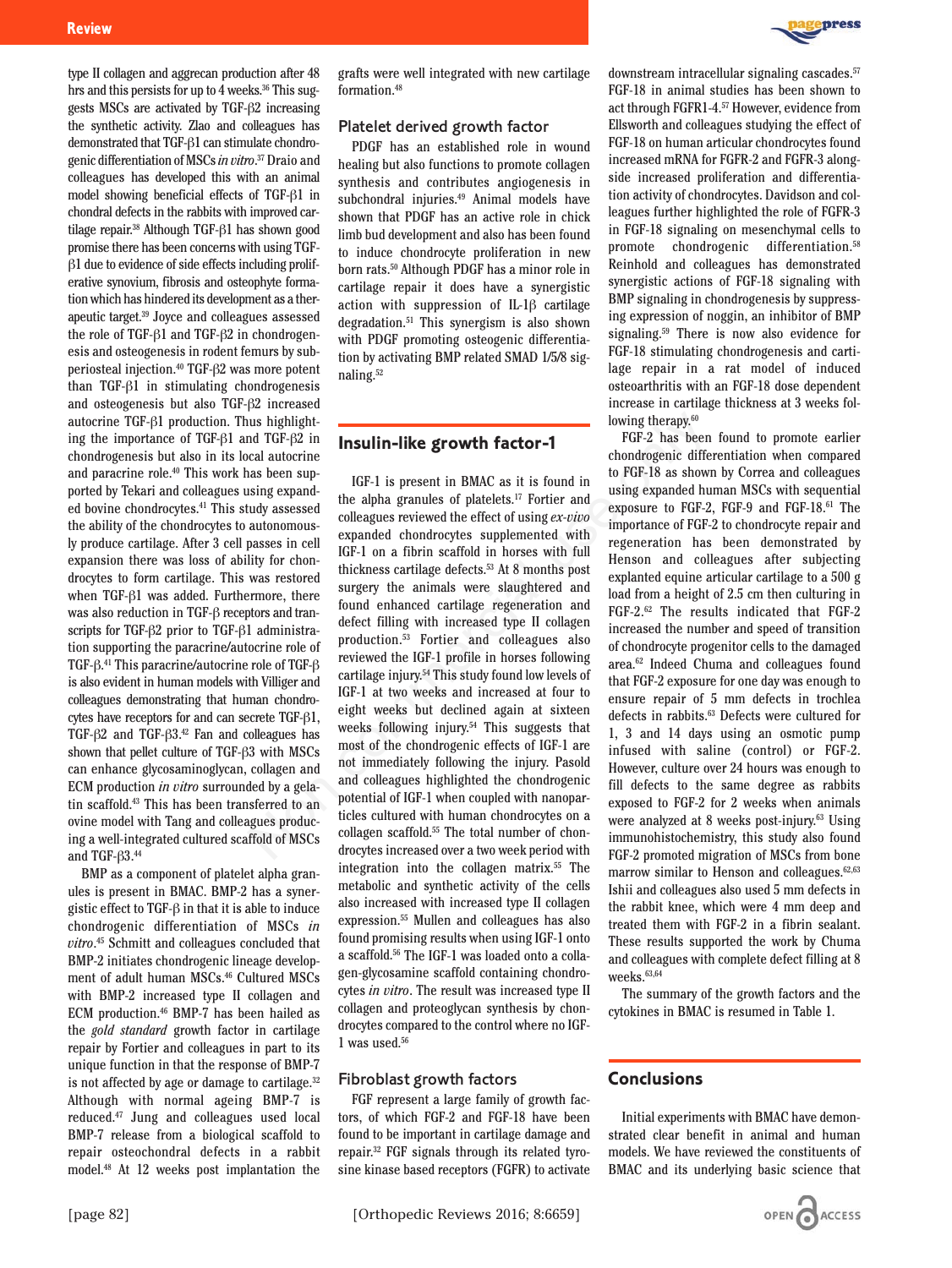

supports the positive *in vitro* and *in vivo* findings in cartilage regeneration and repair. What is clear is that a standardized method of BMAC harvest and processing needs to be established. Further clinical trials are needed to establish the long term effects of BMAC in cartilage damage but also other tissues including bone defects, tendon and ligament injuries where BMAC has had good preliminary results.

### **References**

- 1. Dominici M, Le Blanc K, Mueller I, et al. Minimal criteria for defining multipotent mesenchymal stromal cells. The International Society for Cellular Therapy position statement. Cytotherapy 2006;8:315-7.
- 2. Xie A, Nie L, Shen G, et al. The application of autologous plateletrich plasma gel in cartilage regeneration. Mol Med Rep 2014;10:1642-8.
- 3. Pittenger MF, Mackay AM, Beck SC, et al. Multilineage potential of adult human mesenchymal stem cells. Science 1999;284:143-7.
- 4. Delorme B, Charbord P. Culture and characterization of human bone marrow mesenchymal stem cells. Methods Mol Med 2007;140.
- 5. Al Faqeh H, Nor Hamdan BMY, Chen HC, et al. The potential of intra-articular injection of chondrogenic-induced bone marrow stem cells to retard the progression of osteoarthritis in a sheep model. Exp Gerontol 2012;47:458-64.
- 6. Pelttari K, Steck E, Richter W. The use of mesenchymal stem cells for chondrogenesis. Injury 2008;39:S58-65.
- 7. Im GI, Kim DY, Shin JH, et al. Repair of cartilage defect in the rabbit with cultured mesenchymal stem cells from bone marrow. J Bone Joint Surg Br 2001;83:289-94.
- 8. McIlwraith CW, Frisbie DD, Rodkey WG, et al. Evaluation of intra-articular mesenchymal stem cells to augment healing of microfractured chondral defects. Arthroscopy 2011;27:1552-61.
- 9. Jung M, Kaszap B, Redohl A, et al. Enhanced early tissue regeneration after matrix-assisted autologous mesenchymal stem cell transplantation in full thickness chondral defects in a minipig model. Cell Transplant 2009;18:923-32.
- 10. Gobbi A, Karnatzikos G, Scotti C, et al. One-step cartilage repair with bone marrow aspirate concentrated cells and collagen matrix in full-thickness knee cartilage lesions: results at 2-year follow-up. Cartilage 2011;2:286-99.
- 11. Kim J-D, Lee GW, Jung GH, et al. Clinical outcome of autologous bone marrow aspi-

rates concentrate (BMAC) injection in degenerative arthritis of the knee. Eur J Orthop Surg Traumatol 2014;24:1505-11.

- 12. Hendrich C, Franz E, Waertel G, et al. Safety of autologous bone marrow aspiration concentrate transplantation: initial experiences in 101 patients. Orthop Rev 2009;1:e32.
- 13. Bain BJ. The bone marrow aspirate of healthy subjects. Br J Haematol 1996;94: 206-9.
- 14. Yamamura R, Yamane T, Hino M, et al. Possible automatic cell classification of bone marrow aspirate using the CELL-DYN 4000 automatic blood cell analyzer. J Clin Lab Anal 2002;16:86-90.
- 15. Kim M, Kim J, Lim J, et al. Use of an automated hematology analyzer and flow cytometry to assess bone marrow cellularity and differential cell count. Ann Clin Lab Sci 2004;34:307-13.
- 16. Cassano JM, Kennedy JG, Ross KA, et al. Bone marrow concentrate and plateletrich plasma differ in cell distribution and interleukin 1 receptor antagonist protein concentration. Knee Surg Sports Traumatol Arthrosc 2016 [Epub ahead of print] d. The application Sci 2004;34:307-13. Sci USA 15<br>  $\mu$ , Holmon gel in 16. Cassano JM, Kennedy JG, Ross KA, et al. 29. Murata M,<br>  $\mu$ , Beck SC, et al. interleukin 1 receptor antagonist profession and patelet-<br>  $\mu$ , Beck
	- 17. Oh JH, Kim W, Park KU, Roh YH. Comparison of the cellular composition and cytokine-release kinetics of various platelet-rich plasma preparations. Am J Sports Med 2015;43:3062-70.
	- 18. Barakat AF, Elson CJ, Westacott CI. Susceptibility to physiological concentrations of IL-1beta varies in cartilage at different anatomical locations on human osteoarthritic knee joints. Osteoarthritis Cartilage 2002;10:264-9.
	- 19. Jacques C, Gosset M, Berenbaum F, Gabay C. The role of IL-1 and IL-1Ra in joint inflammation and cartilage degradation. Vitam Horm 2006;74:371-403.
	- 20. Abramson SB, Amin A. Blocking the effects of IL-1 in rheumatoid arthritis protects bone and cartilage. Rheumatol Oxf Engl 2002;41:972-80.
	- 21. Pelletier JP, Caron JP, Evans C, et al. In vivo suppression of early experimental osteoarthritis by interleukin-1 receptor antagonist using gene therapy. Arthritis Rheum 1997;40:1012-9.
	- 22. Fernandes JC, Martel-Pelletier J, Pelletier J-P. The role of cytokines in osteoarthritis pathophysiology. Biorheology 2002;39:237- 46.
	- 23. Lotz M, Terkeltaub R, Villiger PM. Cartilage and joint inflammation. Regulation of IL-8 expression by human articular chondrocytes. J Immunol 1992;148:466-73.
	- 24. Chauffier K, Laiguillon M-C, Bougault C, et al. Induction of the chemokine IL-8/Kc by the articular cartilage: possible influ-

ence on osteoarthritis. Joint Bone Spine 2012;79:604-9.

- 25. Hou Y, Ryu CH, Jun JA, et al. IL-8 enhances the angiogenic potential of human bone marrow mesenchymal stem cells by increasing vascular endothelial growth factor. Cell Biol Int 2014;38:1050-9.
- 26. Sophia Fox AJ, Bedi A, Rodeo SA. The basic science of articular cartilage: structure, composition, and function. Sports Health 2009;1:461-8.
- 27. Shukunami C, Oshima Y, Hiraki Y. Chondromodulin-I and tenomodulin: a new class of tissue-specific angiogenesis inhibitors found in hypovascular connective tissues. Biochem Biophys Res Commun 2005;333:299-307.
- 28. Moses MA, Wiederschain D, Wu I, et al. Troponin I is present in human cartilage and inhibits angiogenesis. Proc Natl Acad Sci USA 1999;96:2645-50.
- 29. Murata M, Yudoh K, Nakamura H, et al. Distinct signaling pathways are involved in hypoxia- and IL-1-induced VEGF expression in human articular chondrocytes. J Orthop Res 2006;24:1544-54.
- 30. Maes C, Stockmans I, Moermans K, et al. Soluble VEGF isoforms are essential for establishing epiphyseal vascularization and regulating chondrocyte development and survival. J Clin Invest 2004;113:188- 99.
- 31. Lund-Olesen K. Oxygen tension in synovial fluids. Arthritis Rheum 1970;13:769- 76.
- 32. Fortier LA, Barker JU, Strauss EJ, et al. The role of growth factors in cartilage repair. Clin Orthop 2011;469:2706-15.
- 33. Miyazawa K, Shinozaki M, Hara T, et al. Two major Smad pathways in TGF-beta superfamily signalling. Genes Cells 2002;7:1191-204.
- 34. Kawabata M, Miyazono K. Signal transduction of the TGF-beta superfamily by Smad proteins. J Biochem (Tokyo) 1999;125:9- 16.
- 35. Zhen G, Cao X. Targeting TGFbeta signaling in subchondral bone and articular cartilage homeostasis. Trends Pharmacol Sci 2014;35:227-36.
- 36. Wang W-G, Lou S-Q, Ju X-D, et al. In vitro chondrogenesis of human bone marrowderived mesenchymal progenitor cells in monolayer culture: activation by transfection with TGF-beta2. Tissue Cell 2003;35:69-77.
- 37. Zhao L, Hantash BM. TGF-beta1 regulates differentiation of bone marrow mesenchymal stem cells. Vitam Horm 2011;87:127- 41.
- 38. Diao H, Wang J, Shen C, et al. Improved cartilage regeneration utilizing mesenchymal stem cells in TGF-beta1 gene-activated scaffolds. Tissue Eng Part A 2009;15:2687-